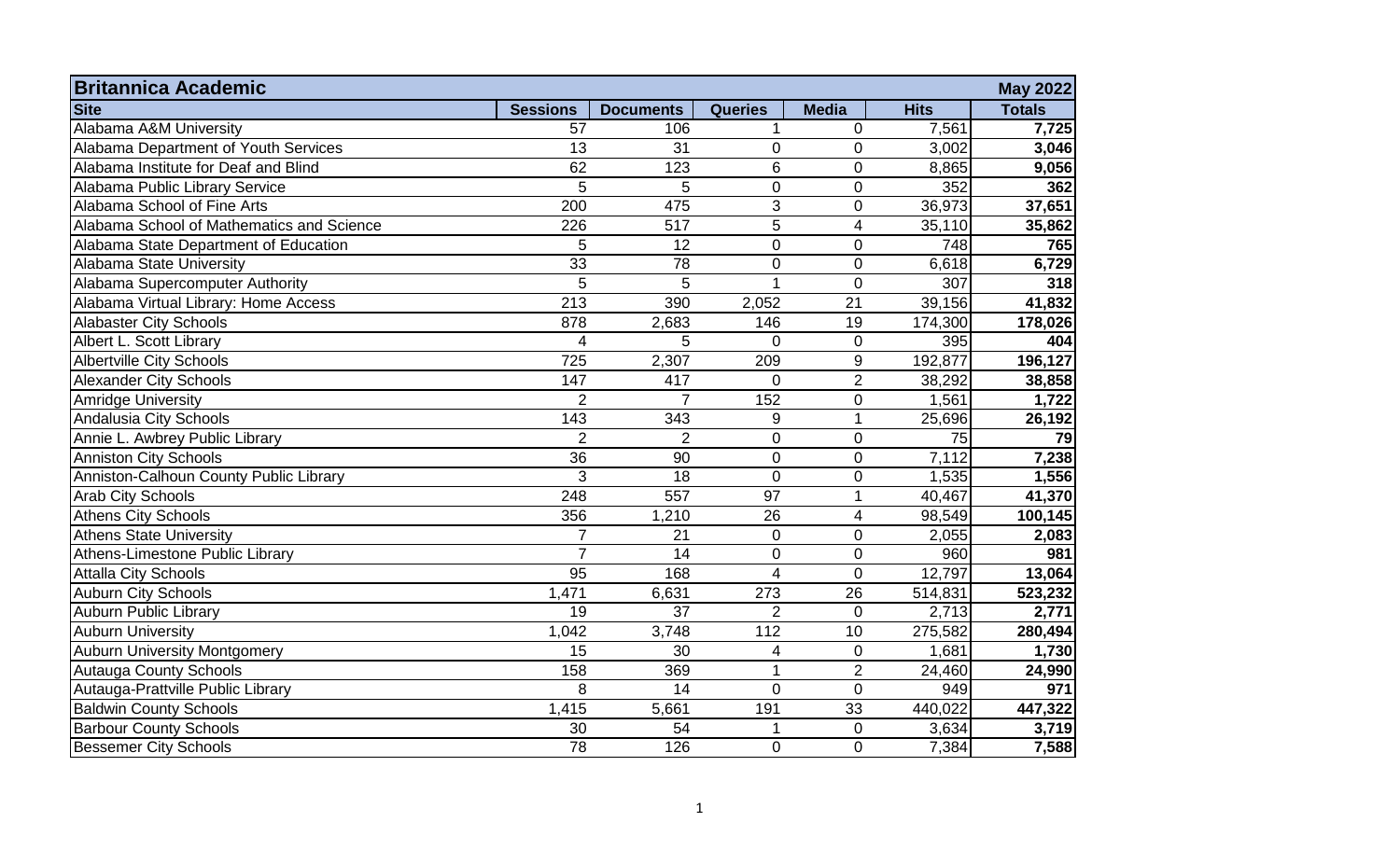| <b>Site</b>                            | <b>Sessions</b> | <b>Documents</b> | <b>Queries</b>   | <b>Media</b>     | <b>Hits</b> | <b>Totals</b> |
|----------------------------------------|-----------------|------------------|------------------|------------------|-------------|---------------|
| <b>Bevill State Community College</b>  | 26              | 60               | $\Omega$         | $\mathbf 0$      | 5,287       | 5,373         |
| <b>Bibb County Schools</b>             | 256             | 587              | 434              | 8                | 43,947      | 45,232        |
| <b>Birmingham City Schools</b>         | 1,241           | 4,919            | 456              | 16               | 384,450     | 391,082       |
| Birmingham Public Library              | 50              | 96               | 12               | $\mathbf{1}$     | 7,913       | 8,072         |
| Birmingham Southern College            | 34              | 77               | $\mathsf 0$      | $\mathbf 0$      | 5,952       | 6,063         |
| <b>Bishop State Community College</b>  | $\overline{12}$ | $\overline{17}$  | $\mathbf 0$      | $\mathbf 0$      | 1,090       | 1,119         |
| <b>Blount County Schools</b>           | $\overline{87}$ | 194              | $\mathbf 0$      | $\mathbf 0$      | 13,527      | 13,808        |
| <b>Boaz City Schools</b>               | 225             | 476              | 158              | $\,6$            | 34,464      | 35,329        |
| <b>Brewton City Schools</b>            | 127             | 420              | 11               | $\boldsymbol{0}$ | 44,095      | 44,653        |
| <b>Bullock County Schools</b>          | 107             | $\overline{227}$ | $\mathbf 0$      | $\mathbf 0$      | 19,440      | 19,774        |
| <b>Butler County Schools</b>           | 69              | 121              | $\mathbf 1$      | $\boldsymbol{0}$ | 9,492       | 9,683         |
| <b>Calhoun Community College</b>       | 48              | 101              | 271              | $\overline{2}$   | 8,916       | 9,338         |
| <b>Calhoun County Schools</b>          | 668             | 2,304            | 55               | $\boldsymbol{9}$ | 158,341     | 161,377       |
| Central Alabama Community College      | 5               | 10               | $\boldsymbol{0}$ | $\pmb{0}$        | 868         | 883           |
| <b>Chambers County Library</b>         | $\overline{1}$  | 8                | $\mathbf 0$      | $\pmb{0}$        | 526         | 535           |
| <b>Chambers County Schools</b>         | 433             | 1,259            | 113              | $\overline{4}$   | 96,236      | 98,045        |
| Chattahoochee Valley Community College | $\overline{23}$ | 40               | 225              | $\mathbf 0$      | 3,647       | 3,935         |
| <b>Cherokee County Schools</b>         | 559             | 794              | 44               | $\pmb{0}$        | 58,636      | 60,033        |
| <b>Chickasaw City Schools</b>          | 113             | 256              | 6                | $\mathbf 0$      | 17,973      | 18,348        |
| <b>Chilton County Schools</b>          | 527             | 1,924            | 48               | $\overline{4}$   | 162,317     | 164,820       |
| <b>Choctaw County Schools</b>          | 87              | 213              | $6\phantom{1}$   | $\overline{2}$   | 19,117      | 19,425        |
| <b>Clarke County Schools</b>           | $\overline{45}$ | 84               | $\mathbf 0$      | $\mathbf 0$      | 5,688       | 5,817         |
| <b>Cleburne County Schools</b>         | 197             | 646              | $\overline{11}$  | $\overline{2}$   | 51,122      | 51,978        |
| Coastal Alabama Community College      |                 |                  | $\mathbf 0$      | $\mathbf 0$      | 59          | 61            |
| <b>Coffee County Schools</b>           | 154             | 351              | $\overline{24}$  | $\overline{2}$   | 29,369      | 29,900        |
| <b>Colbert County Schools</b>          | 444             | 870              | 48               | 10               | 53,488      | 54,860        |
| Concordia College                      | 22              | 115              | $\boldsymbol{0}$ | $\mathbf 0$      | 14,181      | 14,318        |
| <b>Conecuh County Schools</b>          | 109             | 285              | $\boldsymbol{9}$ | $\overline{2}$   | 25,443      | 25,848        |
| <b>Coosa County Schools</b>            | 108             | 194              | 3                | $\mathbf 0$      | 14,572      | 14,877        |
| <b>Covington County Schools</b>        | 302             | 870              | 36               | $\overline{4}$   | 63,256      | 64,468        |
| <b>Crenshaw County Schools</b>         | 253             | 686              | 39               | $\mathbf 0$      | 48,619      | 49,597        |
| <b>Cullman County Schools</b>          | 1,050           | 3,392            | 297              | $\,6$            | 274,281     | 279,026       |
| Dale County Schools                    | 317             | 900              | 154              | 6                | 68,775      | 70,152        |
| Daleville City Schools                 | 61              | 151              |                  | 3                | 10,133      | 10,349        |
| Dallas County Schools                  | 250             | 481              | $\overline{2}$   | $\overline{0}$   | 30,703      | 31,436        |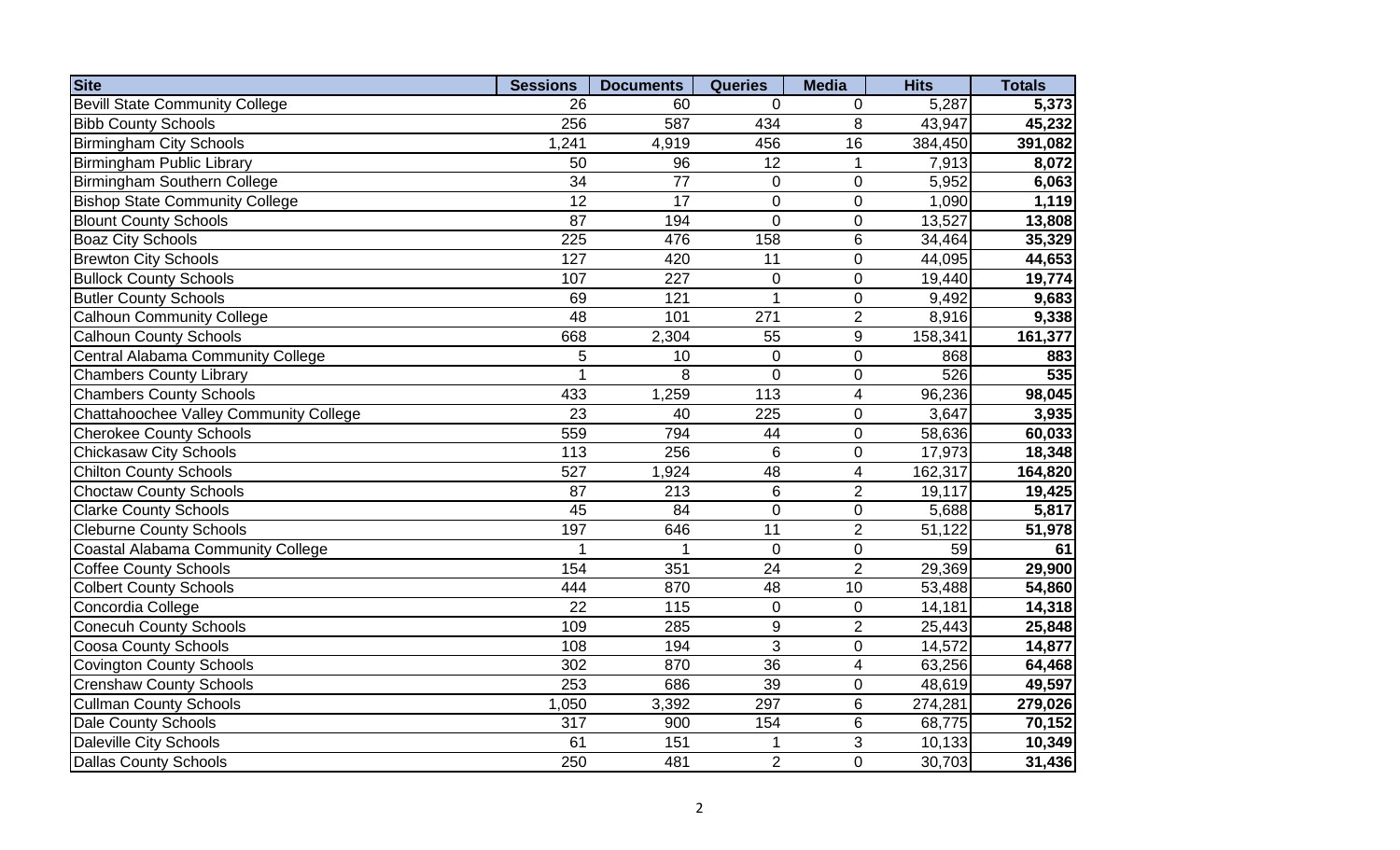| <b>Site</b>                               | <b>Sessions</b> | <b>Documents</b> | <b>Queries</b> | <b>Media</b>   | <b>Hits</b> | <b>Totals</b> |
|-------------------------------------------|-----------------|------------------|----------------|----------------|-------------|---------------|
| Daphne Public Library                     |                 |                  | $\mathbf 0$    | 0              | 63          | 65            |
| Dauphin Island Sea Lab                    | 26              | 40               | $\mathbf 0$    | $\mathbf 0$    | 2,716       | 2,782         |
| <b>Decatur Public Library</b>             | 1               | 3                | $\Omega$       | $\overline{0}$ | 301         | 305           |
| <b>DeKalb County Schools</b>              | 383             | 1,077            | 122            | 13             | 83,637      | 85,232        |
| <b>Demopolis City Schools</b>             | 210             | 393              | 3              | $\mathbf{1}$   | 24,595      | 25,202        |
| Demopolis Public Library                  |                 |                  | $\overline{0}$ | $\mathbf 0$    | 38          | 40            |
| Dothan City Schools                       | 643             | 2,602            | 46             | $\overline{7}$ | 189,726     | 193,024       |
| Dothan-Houston County Library System      | 3               | 3                | $\mathbf 0$    | $\mathbf 0$    | 213         | 219           |
| <b>Elba City Schools</b>                  | 19              | 22               | $\overline{0}$ | $\mathbf 0$    | 1,249       | 1,290         |
| <b>Elmore County Schools</b>              | $\mathbf{1}$    | 9                | $\overline{0}$ | $\overline{0}$ | 804         | 814           |
| <b>Enterprise City Schools</b>            | 549             | 1,994            | 110            | 120            | 131,478     | 134,251       |
| <b>Enterprise Public Library</b>          |                 |                  | $\mathbf 0$    | $\mathbf 0$    | 72          | 74            |
| <b>Enterprise State Community College</b> | 12              | 23               | $\overline{0}$ | $\mathbf 0$    | 1,800       | 1,835         |
| <b>Escambia County Schools</b>            | 489             | 1,224            | 38             | $\overline{4}$ | 82,678      | 84,433        |
| <b>Eufaula City Schools</b>               | 283             | 716              | 6              | $\overline{4}$ | 49,103      | 50,112        |
| <b>Fairfield City Schools</b>             | 90              | 175              | 3              | $\mathbf 0$    | 11,754      | 12,022        |
| Fairhope Public Library                   | 11              | 23               | $\overline{2}$ | $\mathbf 0$    | 2,517       | 2,553         |
| <b>Fayette County Schools</b>             | 83              | 216              | 10             | $\mathbf{1}$   | 18,096      | 18,406        |
| <b>Florence City Schools</b>              | 242             | 504              | 11             | $\mathbf{1}$   | 31,682      | 32,440        |
| Florence-Lauderdale Public Library        | 12              | 16               | 1              | $\mathbf 0$    | 1,146       | 1,175         |
| Fort Payne City Schools                   | 302             | 935              | 217            | 8              | 101,258     | 102,720       |
| <b>Franklin County Schools</b>            | 267             | 935              | 17             | $\overline{4}$ | 79,829      | 81,052        |
| <b>Gadsden City Schools</b>               | 387             | 906              | 24             | 3              | 63,279      | 64,599        |
| <b>Gadsden State Community College</b>    | 19              | 28               | $\mathbf 0$    | $\mathbf 0$    | 2,302       | 2,349         |
| <b>Geneva County Schools</b>              | 228             | 498              | 8              | 3              | 35,424      | 36,161        |
| <b>Greene County Schools</b>              | 58              | 100              | $\mathbf{1}$   | $\mathbf 0$    | 6,465       | 6,624         |
| <b>Gulf Shores City Schools</b>           | 130             | 307              | $\overline{4}$ | $\mathbf{1}$   | 25,120      | 25,562        |
| <b>Guntersville Public Library</b>        | $\overline{7}$  | 12               | $\mathfrak{B}$ | $\pmb{0}$      | 1,011       | 1,033         |
| <b>Hale County Schools</b>                | 105             | 211              | $6\phantom{1}$ | $\mathbf 0$    | 13,594      | 13,916        |
| <b>Haleyville City Schools</b>            | 84              | 188              | 5              | $\mathbf{1}$   | 14,896      | 15,174        |
| Harrison Regional Library                 | 6               | $\overline{7}$   | $\mathbf 0$    | $\mathbf{0}$   | 398         | 411           |
| <b>Hartselle City Schools</b>             | 322             | 817              | 10             | $\mathbf{1}$   | 61,508      | 62,658        |
| Helen Keller Public Library               | $\mathbf{1}$    | 9                | $\mathbf 0$    | $\mathbf 0$    | 1,111       | 1,121         |
| Helena Public Library                     | 6               | 16               | 6              | $\mathbf 0$    | 2,691       | 2,719         |
| <b>Henry County Schools</b>               | 9               | 16               | $\mathbf{1}$   | $\pmb{0}$      | 1,074       | 1,100         |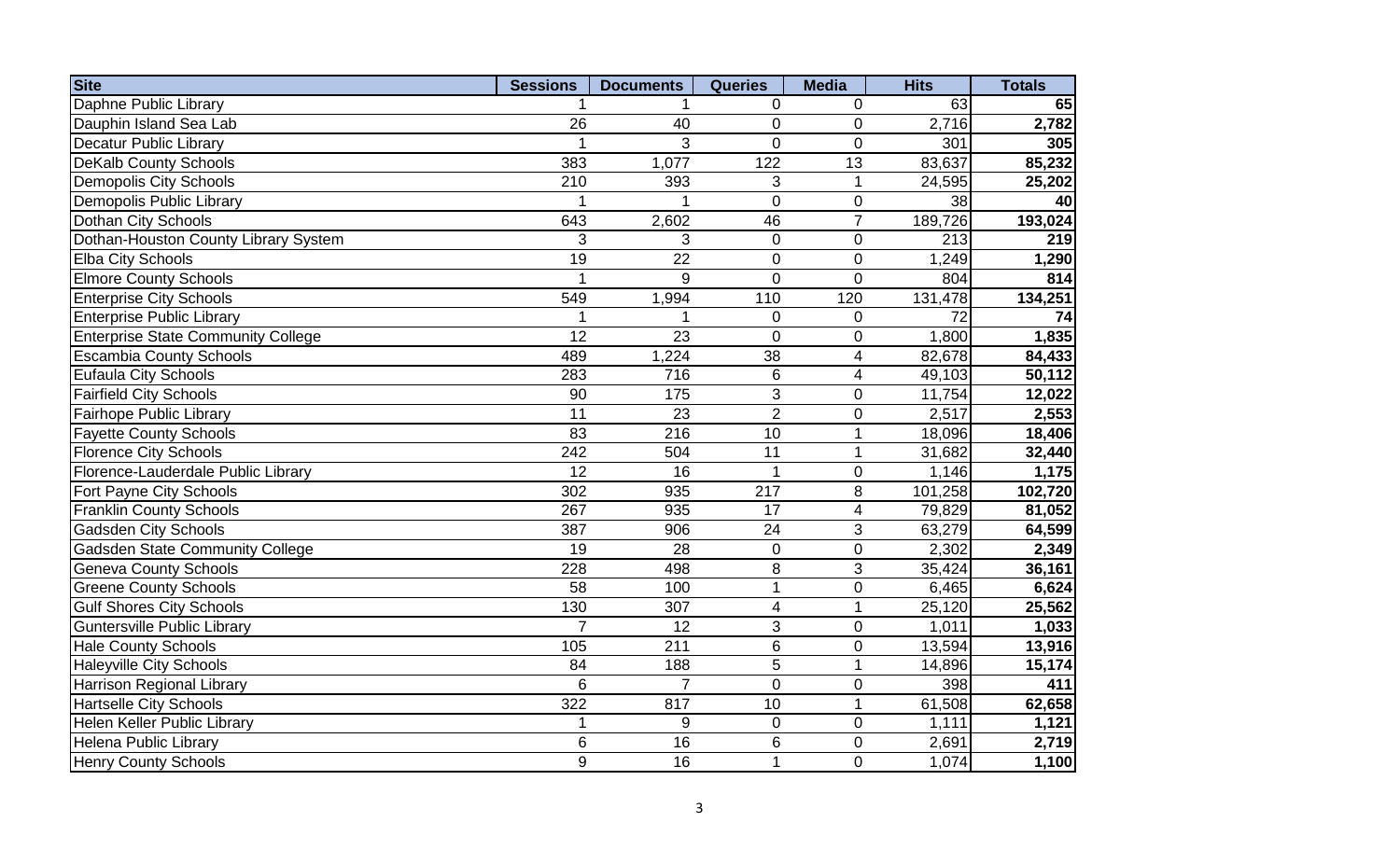| <b>Site</b>                                        | <b>Sessions</b> | <b>Documents</b> | <b>Queries</b>   | <b>Media</b>            | <b>Hits</b> | <b>Totals</b> |
|----------------------------------------------------|-----------------|------------------|------------------|-------------------------|-------------|---------------|
| <b>Highlands School</b>                            | 54              | 94               | 3                | 1                       | 6,696       | 6,848         |
| <b>Homewood City Schools</b>                       | 197             | 487              | 10               | $\mathbf 0$             | 33,215      | 33,909        |
| <b>Hoover City Schools</b>                         | 868             | 3,208            | 195              | 12                      | 247,276     | 251,559       |
| <b>Houston County Schools</b>                      | 627             | 1,432            | 29               | $\overline{2}$          | 109,043     | 111,133       |
| Huntingdon College                                 | 10              | 22               | $\overline{0}$   | $\overline{0}$          | 1,495       | 1,527         |
| <b>Huntsville City Schools</b>                     | 1,366           | 5,415            | 219              | 24                      | 396,111     | 403,135       |
| Huntsville-Madison County Public Library           | 56              | 120              | 15               | $\mathbf 0$             | 10,887      | 11,078        |
| Ingram State Technical College                     | 6               | $\overline{7}$   | $\pmb{0}$        | $\mathbf 0$             | 416         | 429           |
| Jacksonville City Schools                          | 92              | 168              | $\overline{2}$   | $\mathbf 0$             | 11,275      | 11,537        |
| Jacksonville Public Library                        | 6               | $\overline{12}$  | $\mathbf 0$      | $\overline{1}$          | 1,032       | 1,051         |
| Jacksonville State University                      | 199             | 577              | 40               | 1                       | 47,282      | 48,099        |
| Jasper City Schools                                | 132             | 295              | 1                | $\mathbf 0$             | 22,413      | 22,841        |
| Jefferson County Library Cooperative               | 79              | 207              | 216              | $\overline{1}$          | 19,201      | 19,704        |
| Jefferson County Schools                           | 1,631           | 7,595            | 360              | 25                      | 531,484     | 541,095       |
| Jefferson State Community College                  | 30              | 53               | 113              | $\pmb{0}$               | 5,120       | 5,316         |
| Judson College                                     | 1               | 1                | $\pmb{0}$        | $\mathbf 0$             | 45          | 47            |
| Lafayette Library                                  | $\mathbf{1}$    | $\mathbf 1$      | $\mathbf 0$      | $\mathbf 0$             | 47          | 49            |
| Lallouise Florey McGraw Public Library             | 1               | $\mathbf 1$      | $\overline{0}$   | $\mathbf 0$             | 50          | 52            |
| <b>Lamar County Schools</b>                        | 241             | 577              | 26               | $\mathbf 0$             | 47,731      | 48,575        |
| <b>Lanett City Schools</b>                         | 120             | 248              | $\overline{2}$   | $\overline{1}$          | 18,219      | 18,590        |
| <b>Lauderdale County Schools</b>                   | 448             | 1,217            | 47               | $\overline{\mathbf{4}}$ | 85,024      | 86,740        |
| <b>Lawrence County Schools</b>                     | 259             | 667              | 23               | $\mathbf{1}$            | 47,065      | 48,015        |
| Lawson State Community College - Birmingham Campus | 40              | 108              | 37               | $\mathbf 0$             | 10,283      | 10,468        |
| Lee County Schools                                 | 843             | 2,965            | 88               | $\overline{7}$          | 195,087     | 198,990       |
| <b>Leeds City Schools</b>                          | 241             | 552              | $\mathbf{1}$     | $\mathbf 0$             | 48,985      | 49,779        |
| <b>Limestone County Schools</b>                    | 444             | 1,480            | 50               | $\overline{4}$          | 110,702     | 112,680       |
| <b>Linden City Schools</b>                         | 18              | 23               | $\boldsymbol{0}$ | $\boldsymbol{0}$        | 1,425       | 1,466         |
| Lowndes County Schools                             | 97              | 218              | $\boldsymbol{9}$ | $\overline{\mathbf{4}}$ | 16,342      | 16,670        |
| Lurleen B. Wallace Community College               | 10              | 15               | $\overline{0}$   | $\overline{0}$          | 1,068       | 1,093         |
| <b>Madison City Schools</b>                        | 1,278           | 4,561            | 244              | 22                      | 338,956     | 345,061       |
| <b>Madison County Schools</b>                      | 74              | 153              | 1                | $\mathbf 0$             | 13,388      | 13,616        |
| Marengo County Schools                             | 57              | 113              | $\overline{0}$   | $\mathbf 0$             | 8,869       | 9,039         |
| <b>Marion County Schools</b>                       | 356             | 949              | 31               | 5                       | 79,868      | 81,209        |
| <b>Marion Military Institute</b>                   | 11              | 18               | $\mathbf 0$      | $\mathbf 0$             | 1,395       | 1,424         |
| <b>Marshall County Schools</b>                     | 233             | 629              | 34               | 8                       | 48,672      | 49,576        |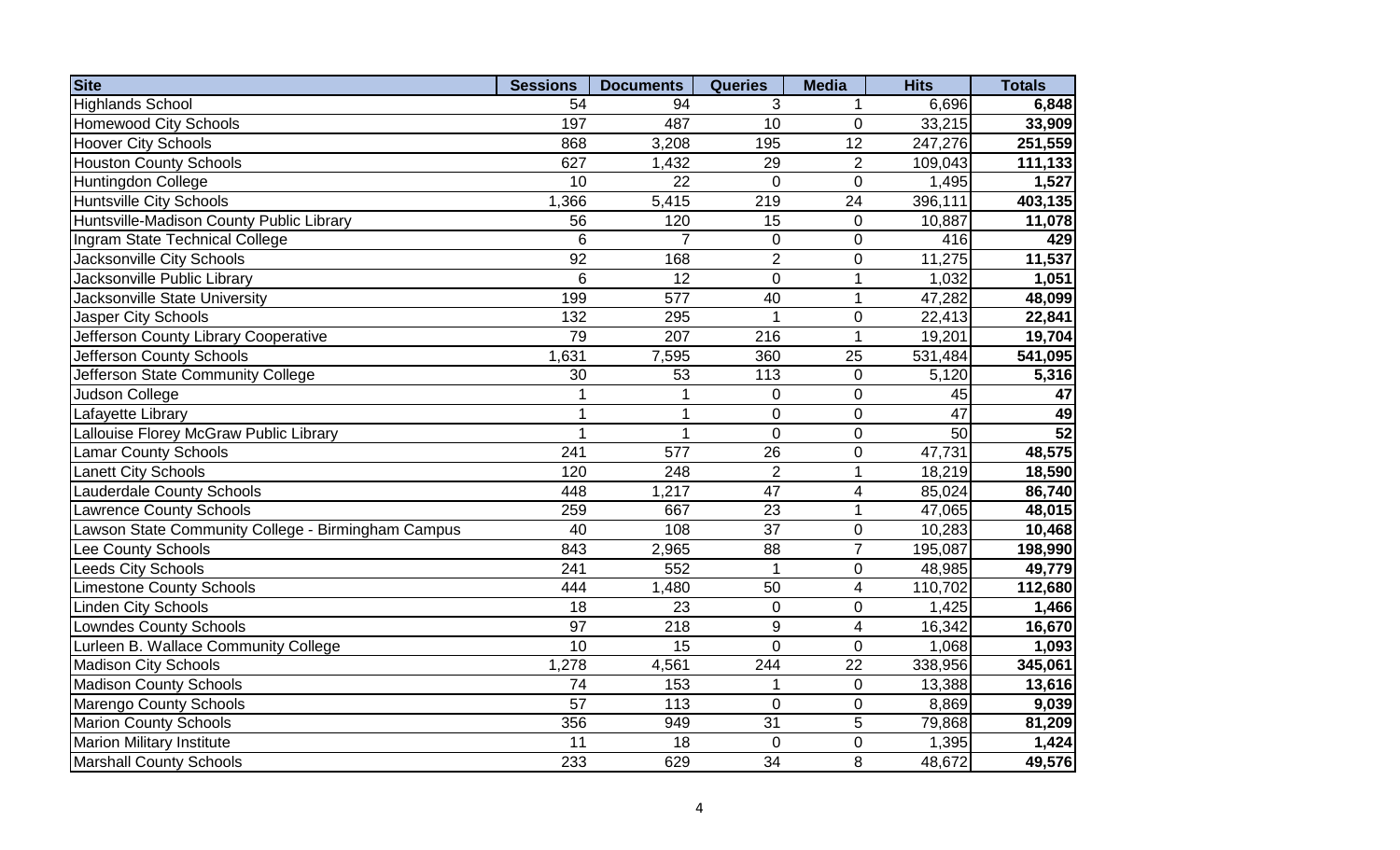| <b>Site</b>                             | <b>Sessions</b> | <b>Documents</b> | <b>Queries</b>  | <b>Media</b>            | <b>Hits</b>     | <b>Totals</b> |
|-----------------------------------------|-----------------|------------------|-----------------|-------------------------|-----------------|---------------|
| <b>Midfield City Schools</b>            | 30              | 51               | 2               | $\mathbf 0$             | 3,169           | 3,252         |
| Miles College                           | 3               | 8                | $\mathbf 0$     | $\mathbf 0$             | 678             | 689           |
| <b>Mobile County Schools</b>            | 1,715           | 7,191            | 508             | 28                      | 476,320         | 485,762       |
| <b>Mobile Public Library</b>            | 46              | 124              | $\mathbf 0$     | $\pmb{0}$               | 21,276          | 21,446        |
| <b>Monroe County Schools</b>            | 208             | 470              | 32              | $\mathbf{1}$            | 43,474          | 44,185        |
| Montgomery City-County Public Library   | $\overline{17}$ | $\overline{37}$  | 1               | $\overline{0}$          | 2,767           | 2,822         |
| <b>Montgomery County Schools</b>        | 859             | 2,980            | 44              | 20                      | 222,380         | 226,283       |
| <b>Morgan County Schools</b>            | 393             | 1,277            | 38              | $\mathbf{1}$            | 83,238          | 84,947        |
| Mountain Brook City Schools             | 71              | 164              | 8               | $\mathbf 0$             | 14,218          | 14,461        |
| Mt. Laurel Library                      | 1               |                  | $\overline{0}$  | $\pmb{0}$               | 63              | 65            |
| <b>Muscle Shoals City Schools</b>       | 190             | 346              | $\pmb{0}$       | $\mathbf 1$             | 19,339          | 19,876        |
| North Shelby Library                    | 5               | 8                | $\pmb{0}$       | $\pmb{0}$               | 635             | 648           |
| Northeast Alabama Community College     | 24              | 46               | 8               | $\mathbf 0$             | 4,256           | 4,334         |
| Northwest Shoals Community College      | $\overline{16}$ | $\overline{34}$  | $\overline{16}$ | $\pmb{0}$               | 4,605           | 4,671         |
| Oakwood University                      | $\overline{48}$ | 152              | $\pmb{0}$       | $\pmb{0}$               | 15,109          | 15,309        |
| <b>Odenville Public Library</b>         | 1               | 1                | $\pmb{0}$       | $\pmb{0}$               | 37              | 39            |
| <b>Oneonta City Schools</b>             | 111             | $\overline{222}$ | $\overline{5}$  | $\mathbf 1$             | 15,879          | 16,218        |
| Oneonta Public Library                  | 1               | $\mathbf{1}$     | $\mathbf 0$     | $\pmb{0}$               | 44              | 46            |
| <b>Opelika City Schools</b>             | 400             | 949              | 20              | $6\phantom{1}6$         | 69,599          | 70,974        |
| <b>Opp City Schools</b>                 | 94              | 205              | $\overline{1}$  | $\overline{2}$          | 13,464          | 13,766        |
| Orange Beach Public Library             | $\overline{2}$  | $\overline{2}$   | $\overline{0}$  | $\overline{0}$          | 97              | 101           |
| <b>Oxford City Schools</b>              | 482             | 1,633            | 61              | $\overline{4}$          | 134,669         | 136,849       |
| <b>Ozark City Schools</b>               | 142             | 282              | 6               | $\mathbf{1}$            | 17,183          | 17,614        |
| <b>Ozark-Dale County Public Library</b> | $\overline{1}$  |                  | $\overline{0}$  | $\mathbf 0$             | $\overline{38}$ | 40            |
| <b>Pelham City Schools</b>              | 289             | $\overline{922}$ | $\overline{48}$ | 3                       | 74,214          | 75,476        |
| Pelham Public Library                   | 9               | 16               | $\pmb{0}$       | $\mathbf 0$             | 1,146           | 1,171         |
| Pell City Public Library                | 1               |                  | $\mathbf 0$     | $\mathbf 0$             | 67              | 69            |
| Pell City Schools                       | 225             | 719              | 41              | $\overline{\mathbf{4}}$ | 53,682          | 54,671        |
| <b>Perry County Schools</b>             | 101             | 225              | 29              | $\mathbf{1}$            | 20,541          | 20,897        |
| <b>Phenix City Schools</b>              | 467             | 1,324            | 41              | 3                       | 86,794          | 88,629        |
| <b>Pickens County Schools</b>           | 159             | 416              | 33              | $\mathbf 0$             | 46,574          | 47,182        |
| <b>Piedmont City Schools</b>            | 172             | 334              | 21              | $\mathbf 0$             | 25,479          | 26,006        |
| <b>Piedmont Public Library</b>          | 1               |                  | $\mathbf 0$     | $\mathbf 0$             | 71              | 73            |
| <b>Pike County Schools</b>              | 83              | 315              | 13              | $\mathbf 0$             | 23,808          | 24,219        |
| <b>Pike Road City Schools</b>           | 687             | 2,116            | 38              | 11                      | 155,440         | 158,292       |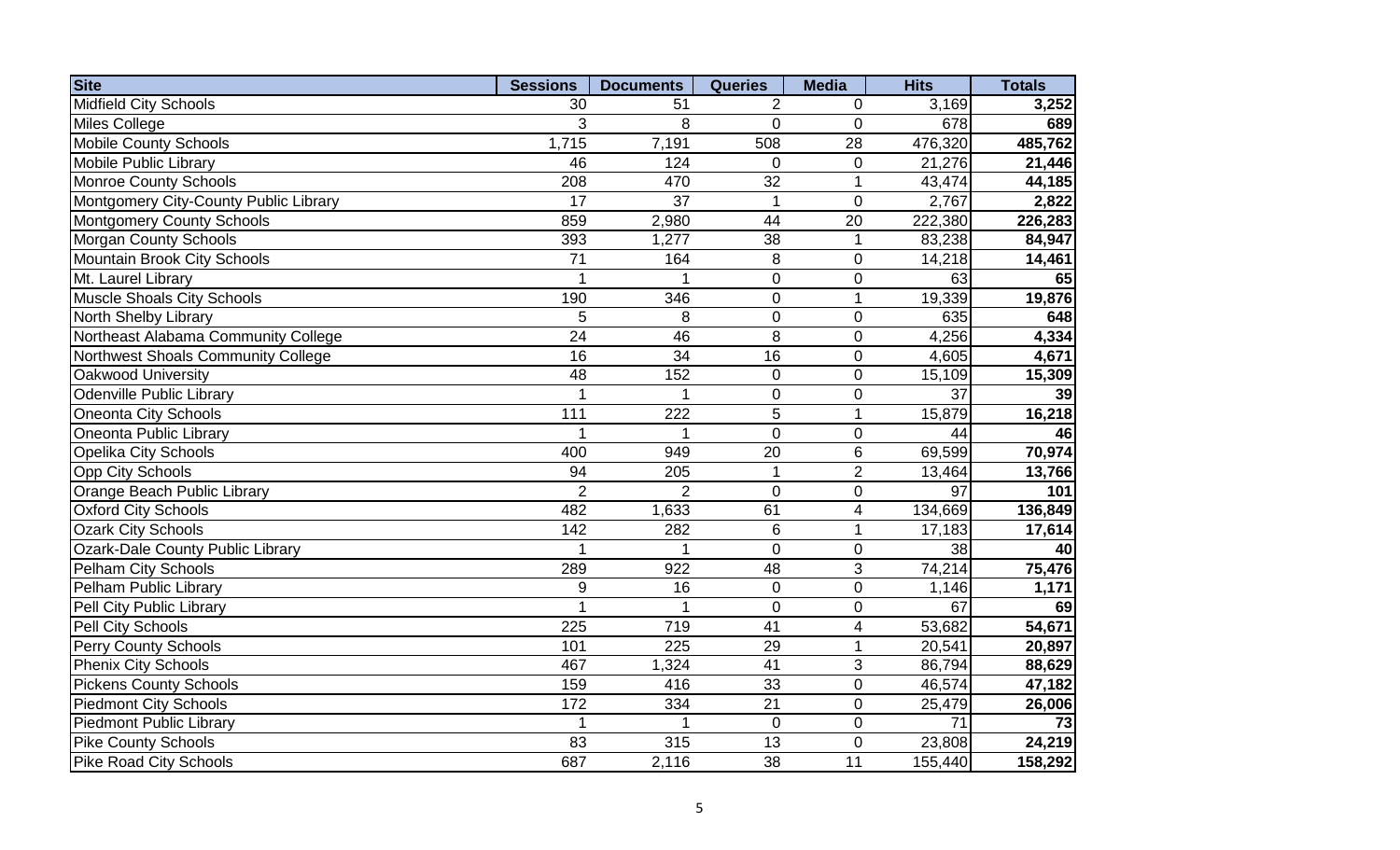| <b>Site</b>                            | <b>Sessions</b> | <b>Documents</b> | <b>Queries</b>          | <b>Media</b>     | <b>Hits</b> | <b>Totals</b> |
|----------------------------------------|-----------------|------------------|-------------------------|------------------|-------------|---------------|
| Rainbow City Public Library            |                 |                  | $\mathbf 0$             | $\mathbf 0$      | 51          | 53            |
| Randolph County Schools                | 124             | 243              | 9                       | $\mathbf 0$      | 15,320      | 15,696        |
| Roanoke City Schools                   | 102             | 208              | 25                      | $\mathbf 1$      | 14,686      | 15,022        |
| <b>Russell County Schools</b>          | 294             | 926              | 77                      | 3                | 76,275      | 77,575        |
| <b>Russellville City Schools</b>       | 297             | 798              | 95                      | $\overline{4}$   | 72,558      | 73,752        |
| <b>Samford University</b>              | 143             | 312              | $\overline{17}$         | $\pmb{0}$        | 24,633      | 25,105        |
| <b>Saraland City Schools</b>           | 210             | 579              | 6                       | $\mathbf 1$      | 47,884      | 48,680        |
| <b>Satsuma City Schools</b>            | 118             | 221              | 10                      | $\mathbf 0$      | 15,299      | 15,648        |
| <b>Scottsboro City Schools</b>         | $\overline{22}$ | 37               | $\pmb{0}$               | $\mathbf 0$      | 2,242       | 2,301         |
| Selma Public Library                   | 17              | $\overline{57}$  | $\overline{2}$          | $\pmb{0}$        | 5,270       | 5,346         |
| <b>Sheffield City Schools</b>          | 77              | 144              | $\mathbf 0$             | $\pmb{0}$        | 11,183      | 11,404        |
| <b>Sheffield Public Library</b>        | 5               | 8                | $\pmb{0}$               | $\pmb{0}$        | 432         | 445           |
| <b>Shelby County Schools</b>           | 113             | 262              | 5                       | $\overline{2}$   | 18,865      | 19,247        |
| <b>Shelton State Community College</b> | 252             | 646              | $\mathsf 0$             | $\pmb{0}$        | 43,764      | 44,662        |
| <b>Snead State Community College</b>   | $\overline{2}$  | 3                | $\pmb{0}$               | $\pmb{0}$        | 246         | 251           |
| Southern Union State Community College | 21              | 32               | $\pmb{0}$               | $\pmb{0}$        | 3,716       | 3,769         |
| Spring Hill College                    | 120             | 301              | $\overline{1}$          | $\boldsymbol{0}$ | 26,390      | 26,812        |
| St. Clair County Schools               | 430             | 1,382            | 424                     | $\,8\,$          | 116,627     | 118,871       |
| <b>Sumter County Schools</b>           | 143             | 290              | 0                       | $\overline{0}$   | 18,408      | 18,841        |
| Sylacauga City Schools                 | 163             | 515              | 5                       | $\mathbf 0$      | 49,973      | 50,656        |
| <b>Talladega County Schools</b>        | 251             | 839              | 87                      | $\mathbf{1}$     | 63,098      | 64,276        |
| <b>Talladega Public Library</b>        | 4               | $\overline{11}$  | $\mathbf 0$             | $\mathbf 0$      | 558         | 573           |
| <b>Tallapoosa County Schools</b>       | 137             | $\overline{321}$ | $\overline{15}$         | $\mathbf 0$      | 22,596      | 23,069        |
| <b>Tallassee City Schools</b>          | 121             | $\overline{224}$ | $\overline{\mathbf{4}}$ | $\overline{1}$   | 13,497      | 13,847        |
| <b>Tarrant City Schools</b>            | 61              | 116              | $\mathsf 0$             | $\,6$            | 8,217       | 8,400         |
| Thomas B. Norton Public Library        | $6\phantom{1}6$ | $\overline{22}$  | $\mathsf 0$             | $\boldsymbol{0}$ | 2,494       | 2,522         |
| <b>Thomasville City Schools</b>        | 112             | 193              | $\mathbf 0$             | 1                | 13,748      | 14,054        |
| <b>Troy City Schools</b>               | 160             | 411              | 16                      | $\mathbf 0$      | 27,409      | 27,996        |
| <b>Troy University</b>                 | 169             | 513              | 27                      | $\mathbf 0$      | 47,345      | 48,054        |
| Troy University - Montgomery           | 8               | 14               | $\mathbf 0$             | $\mathbf{1}$     | 994         | 1,017         |
| <b>Trusseville City Schools</b>        | 385             | 1,164            | 15                      | $\overline{2}$   | 77,463      | 79,029        |
| <b>Tuscaloosa City Schools</b>         | 289             | 690              | $\overline{7}$          | $\mathbf 0$      | 46,245      | 47,231        |
| <b>Tuscaloosa County Schools</b>       | 1,057           | 4,491            | 110                     | 15               | 325,040     | 330,713       |
| <b>Tuscaloosa Public Library</b>       | 23              | 56               | 0                       | $\mathbf 0$      | 4,841       | 4,920         |
| <b>Tuscumbia City Schools</b>          | 66              | 161              | $\overline{0}$          | $\mathbf 1$      | 12,372      | 12,600        |